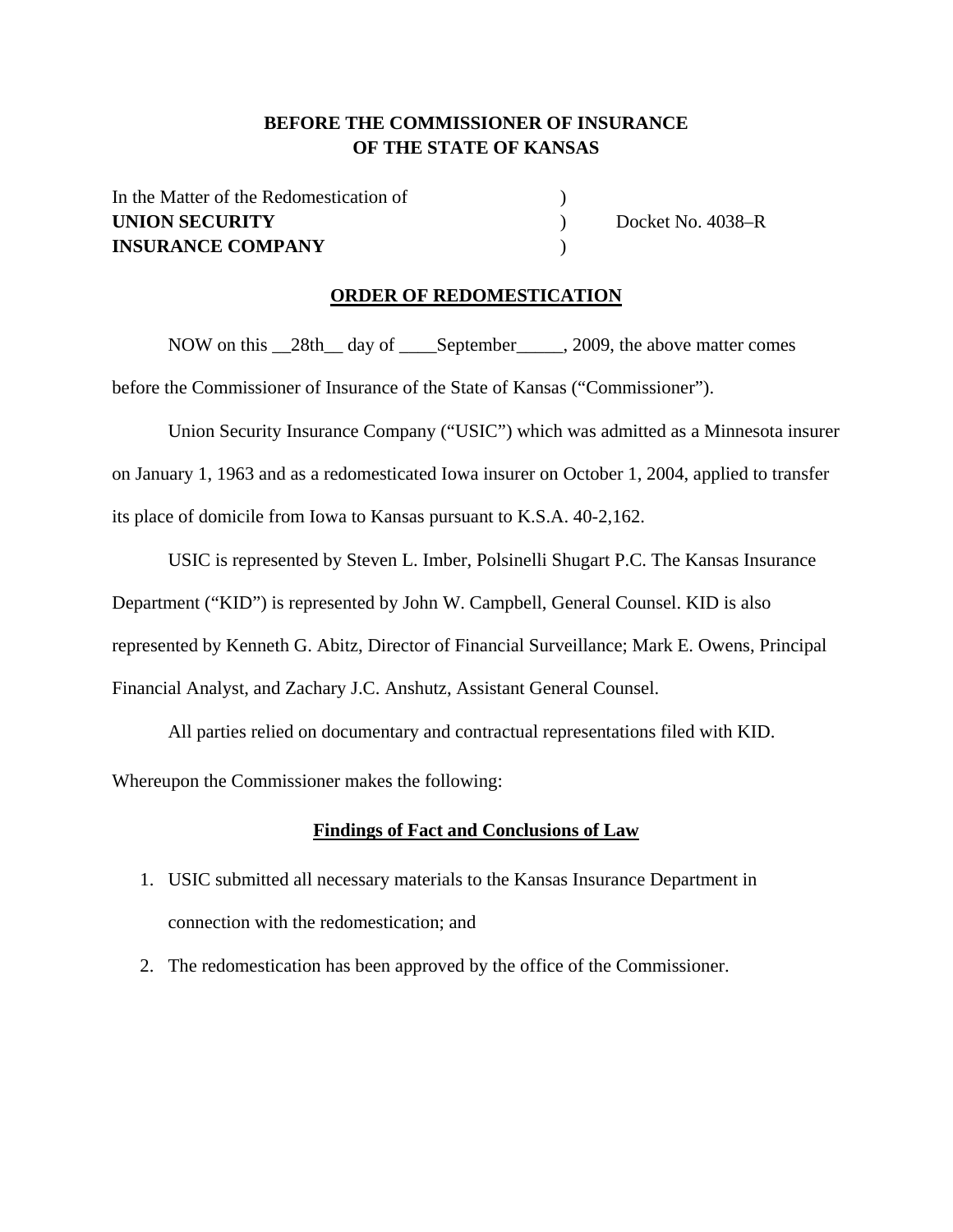### **Applicable Law**

K.S.A. 40-2,162 states, in pertinent part:

- (a) An insurer organized under the laws of any other state and admitted to do business in this state for the purpose of writing insurance may become a domestic insurer by complying with all of the requirements of law relative to the organization and licensing of a domestic insurer of the same type and by designating the insurer's principal place of business at a place in this state…
- (d) The certificate of authority, agents' appointments and licenses, rates and other items which the Commissioner allows, in the Commissioner's discretion, that are in existence at the time an insurer licensed to transact the business of insurance in this state transfers the insurer's corporate domicile to this or any other state by merger, consolidation or any other lawful method shall continue in full force and effect upon transfer if the insurer remains duly qualified to transact the business of insurance in this state. For purposes of existing authorizations and all other corporate purposes, the insurer or mutual holding company is deemed the same entity as it was prior to the transfer of its domicile. All outstanding policies of a transferring insurer shall remain in full force and effect and need not be endorsed as to the new name of the company or the company's new location unless so ordered by the commissioner. A transferring insurer shall file new policy forms with the commissioner on or before the effective date of the transfer, but may use existing policy forms with appropriate endorsements if allowed by, and under such conditions as approved by, the commissioner. However, every transferring insurer or mutual holding company shall notify the commissioner of the details of the proposed transfer and shall file promptly any resulting amendments to corporate documents filed or required to be filed with the commissioner.
- (f) A foreign insurer or mutual holding company shall file restated articles of incorporation and certificate of domestication with the secretary of state in a form prescribed by the secretary of state and approved by the insurance commissioner to transfer to this state. A domestic insurer shall file with the secretary of state a certificate or order issued by the insurance commissioner approving the transfer to another state…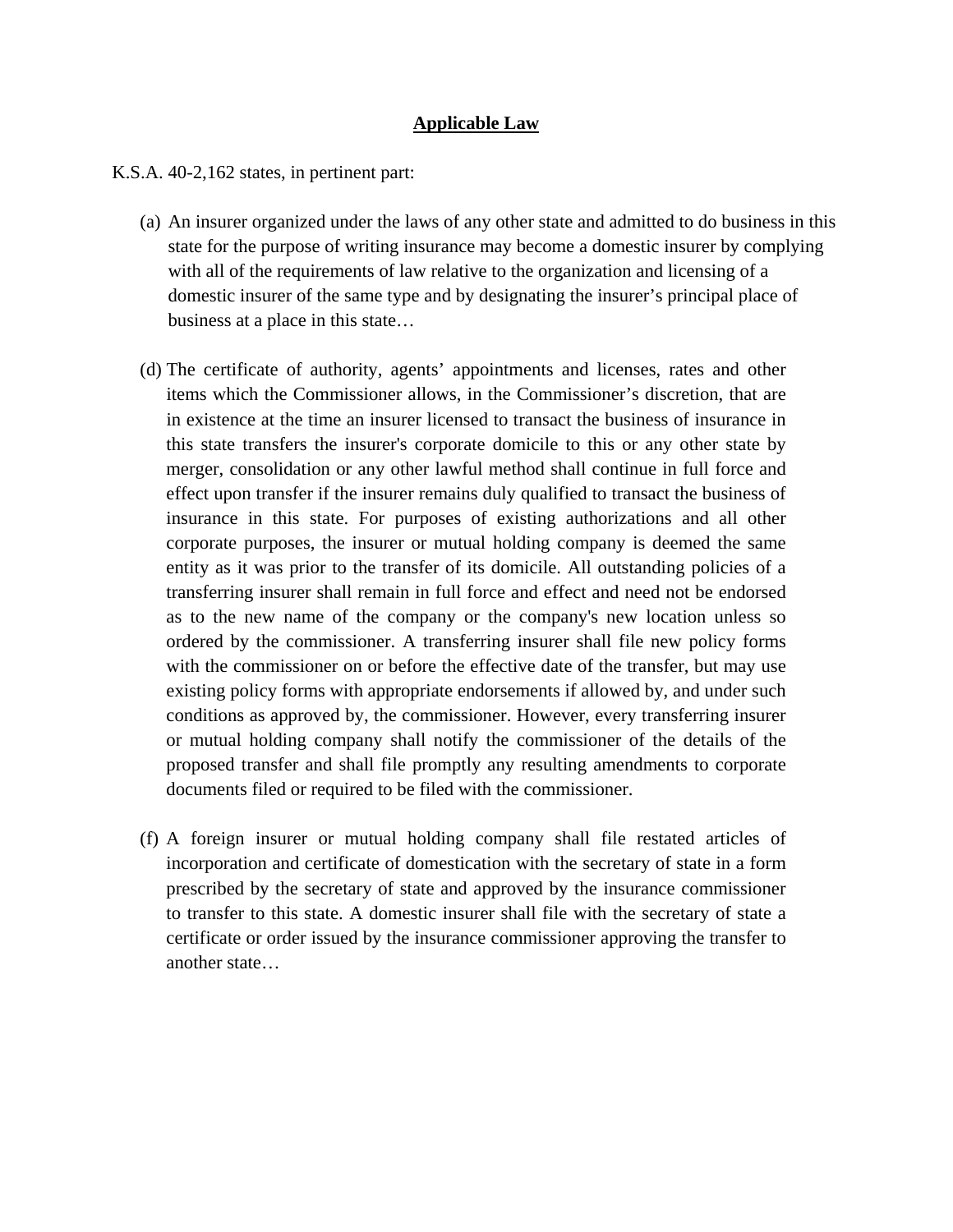## **IT IS THEREFORE ORDERED BY THE COMMISSIONER OF INSURANCE THAT:**

The redomestication of USIC from Iowa to Kansas is hereby approved pursuant to K.S.A.

40-2,162, effective September 30, 2009.

### **Notice of Right to Hearing or Appeal**

Union Security Insurance Company ("USIC") is entitled to a hearing pursuant to K.S.A. § 77-537, the Kansas Administrative Procedure Act. If USIC desires a hearing, the company must file a written request for a hearing with:

John W. Campbell, General Counsel Kansas Insurance Department 420 S.W. 9th Street Topeka, Kansas 66612

This request must be filed within fifteen (15) days from the date of service of this Order. If USIC requests a hearing, the Kansas Insurance Department will notify the company of the time and place of the hearing and information on the procedures, right of representation, and other rights of parties relating to the conduct of the hearing, before commencement of same. If a hearing is not requested in the time and manner stated above, this Order shall become effective as a Final Order upon the expiration of time for requesting a hearing, pursuant to K.S.A. § 77-613. In the event that USIC files a petition for judicial review, pursuant to K.S.A. § 77-613(e), the agency officer to be served on behalf of the Kansas Insurance Department is:

 John W. Campbell, General Counsel Kansas Insurance Department 420 S.W.  $9<sup>th</sup>$  Street Topeka, Kansas 66612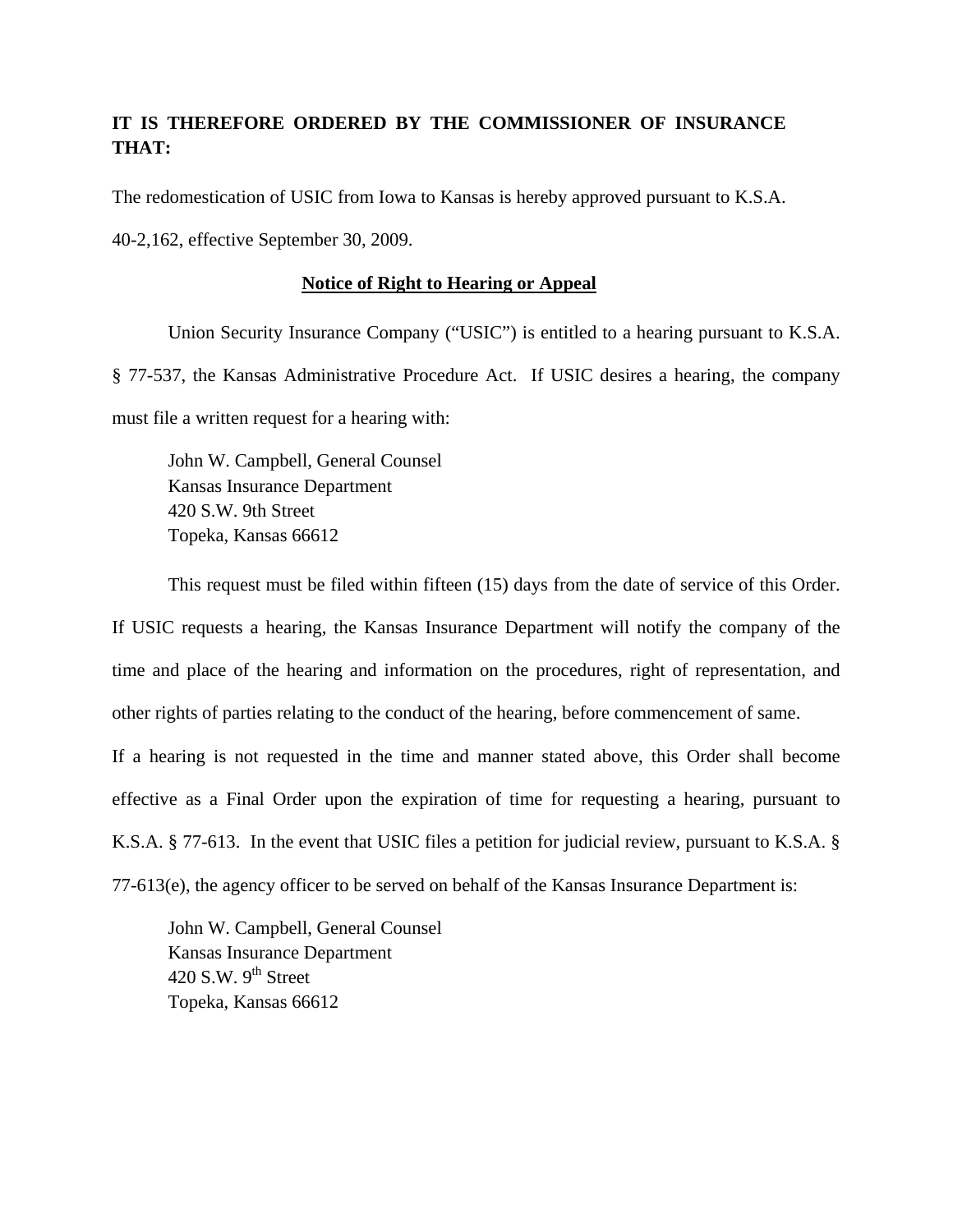# **IT IS SO ORDERED THIS \_\_28th\_\_ DAY OF SEPTEMBER, 2009, IN THE CITY OF TOPEKA, COUNTY OF SHAWNEE, STATE OF KANSAS.**



**DEPARTMENT VC. DEPARTMENT** Commissioner of Insurance

 $\angle$ s/ John W. Campbell $\angle$  John W. Campbell General Counsel